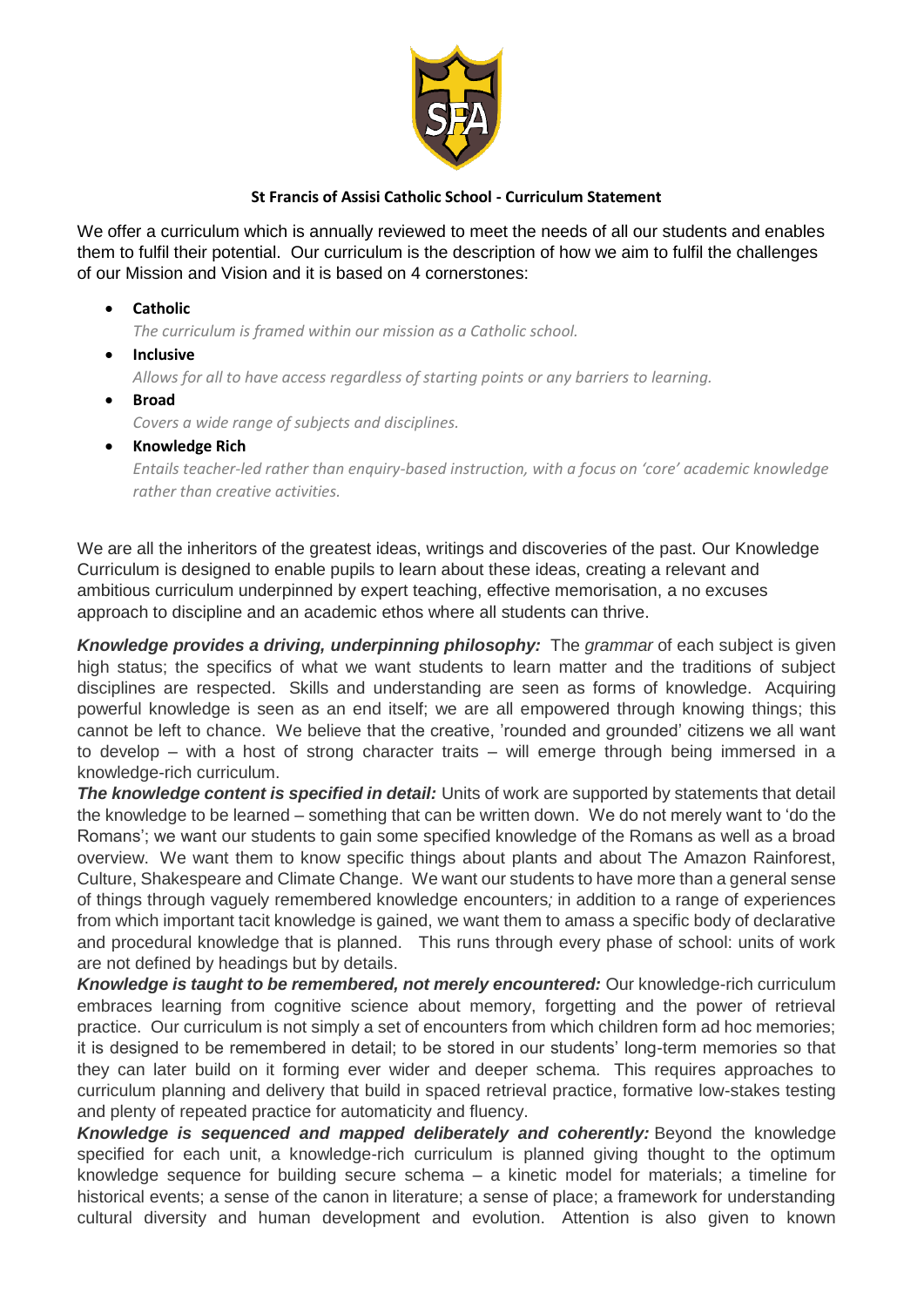misconceptions and there is an understanding of the instructional tools needed to move students from novice to expert in various subject domains.

*[Links to the curriculum for each subject:](http://www.stfrancis.cc/departments-of-education/)*

### Summary of Teaching periods for 2019/2020

Year 7

| Subject                     | Periods per week |
|-----------------------------|------------------|
| <b>RE</b>                   | 3                |
| English                     | $4*$             |
| Mathematics                 | $4*$             |
| Science                     | 4                |
| <b>Accelerated Reader</b>   | 1                |
| Art                         | 1                |
| <b>Computing Technology</b> | 1                |
| Design Technology           | 2                |
| Geography                   | 2                |
| History                     | $\overline{2}$   |
| MFL (French)                | 3                |
| Music                       | 1                |
| PE                          | 2                |

\* Our students in group 7C4 will have 5 lessons of English / Literacy, 5 lessons of Mathematics, 2 lessons of French and 3 in Science.

Year 8

| Subject                     | Periods per week |
|-----------------------------|------------------|
| <b>RE</b>                   | 3                |
| English                     | 4                |
| Mathematics                 | 4                |
| Science                     | 4                |
| Art                         | 1                |
| <b>Computing Technology</b> | 1 or $2***$      |
| Design Technology           | 2                |
| Geography                   | $\overline{2}$   |
| History                     | $\overline{2}$   |
| MFL (German/French**)       | 3 or $4**$       |
| Music                       | 1                |
| PE                          | $\overline{c}$   |

\*\* Students in groups F1, F2, C1, C2 will begin a second language (French) and so have 4 lessons in MFL, whilst those in F3, C3, 3C will have 2 lessons in computing and experience the 'Idea award'.

Year 9

| Subject                     | Periods per week |
|-----------------------------|------------------|
| <b>RE</b>                   | J                |
| English                     | 4                |
| Mathematics                 | 4                |
| Science                     | 4                |
| Art                         |                  |
| <b>Computing Technology</b> |                  |